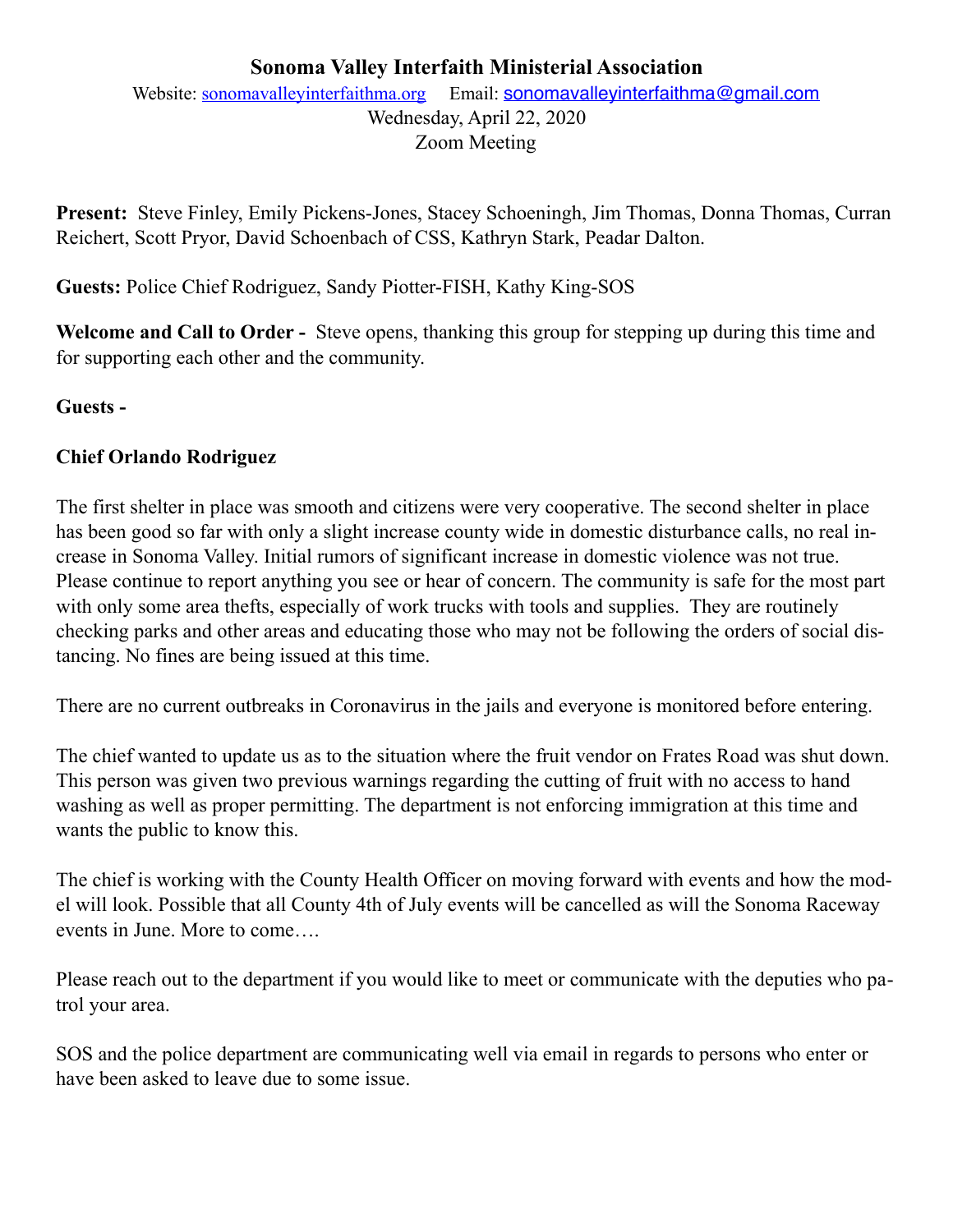# **Kathy King**

Kathy and the chief both agree that the newspaper often lends a negative spin on the SOS/Haven situation and often many issues at the Field of Dreams area are blamed on the homeless when in fact it is teens and other citizens creating problems as well. And both agree that most of the homeless population trust law enforcement and are policing themselves and calling on those who don't follow the rules. Most appreciate the support and want to be safe themselves.

The inside of the Haven is currently closed. They are serving food and coffee daily from 9am-1pm, mostly packaged food and meals. They serve about 40 people per day. Hand washing stations and a port-a-potty are set up outside. The Health Center is helping providing staff to take temperatures and do health screenings. Masks are required. There is a portable shower set up at the Vets Hall. Those using the showers are each provided with a hygiene kit of soap, shampoo, conditioner, razor, and two towels. Showers are sprayed and wiped down after each use. If necessary, they can also get clean socks, clean underwear, and a change of clothing. There are 18 new volunteers helping.

Calling on our Sonoma Community! With the closure of many food support groups (St. Leo's, Brown Baggers, Women's Guild and more) monetary donations are needed to provide prepared meals ordered from local restaurants. We are looking for: Monetary donations are most useful, Small Chip bags, Fruit (oranges, bananas, apples), Razors, Napkins, Paper Towels (if you can find any..!) Please call to get an updated list for other needed items. Here is a link to a snack donation site: [https://sites.google.com/](https://sites.google.com/view/haven-snack-donations/home) [view/haven-snack-donations/home](https://sites.google.com/view/haven-snack-donations/home)

There are discussions regarding how to help the most vulnerable homeless population: seniors and medically fragile. It has been difficult for the County to lease hotels for homeless due to the difficulty getting security, food and proper monitoring. Sonoma State University and the Sonoma Fairgrounds have been discussed as options for this vulnerable population to stay.

SOS will continue to give food and clothes and keep people clean as long as possible. Thank you to the faith communities for all of your support.

# **Sandy Piotter**

The clothing room is closed with exceptions for urgent needs on an appointment basis. Food needs have increased dramatically and distribution is the form of a drive through pick-up. They still have volunteer drivers taking people to doctor appointments. Utilities support has increased especially with people staying home and seeing larger bills and reduced income. Rental assistance has also significantly increased. In April 130 families were given rental support of 1/2 their rent or up to \$1000. They are working on a solution to helping families with a second month of support for May as normally families are allowed one month of support only. They are working with La Luz who mostly offers general financial support while FISH does rent and utilities. They are applying for grants to keep moving forward and hope to be able to continue to meet the community needs.

Please help spread the word that they have many new volunteers but are mostly in need of monetary donations at this time.